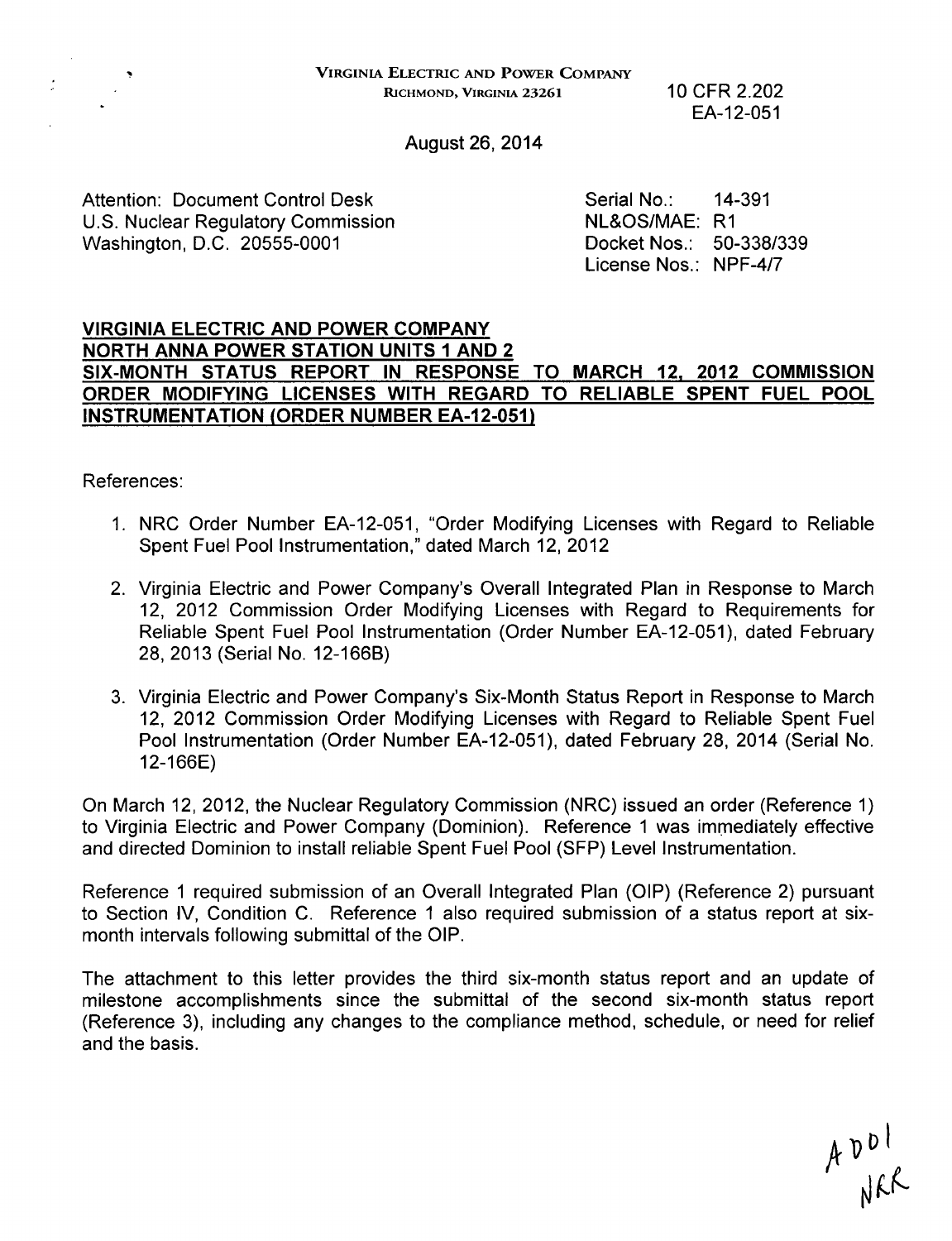Serial No. 14-391 Docket Nos. 50-338/339 Order EA-12-051 Page 2 of 3

If you have any questions, please contact Ms. Margaret Earle at (804) 273-2768.

Sincerely,

 $d\int$ pression)

Mark **D.** Sartain Vice President Nuclear Engineering Virginia Electric and Power Company

Attachment (1)

Commitments made by this letter: No new Regulatory Commitments

 $\lambda$  $\lambda$  $\lambda$ 

COMMONWEALTH OF VIRGINIA

COUNTY OF HENRICO

The foregoing document was acknowledged before me, in and for the County and Commonwealth aforesaid, today by Mark **D.** Sartain who is Vice President Nuclear Engineering of Virginia Electric and Power Company. He has affirmed before me that he is duly authorized to execute and file the foregoing document in behalf of the Company, and that the statements in the document are true to the best of his knowledge and belief.

Acknowledged before me this  $\partial_a$   $\bar{a}$  ay of  $\mathcal{A}$  UAUSE , 2014. **My Commission Expires:** 

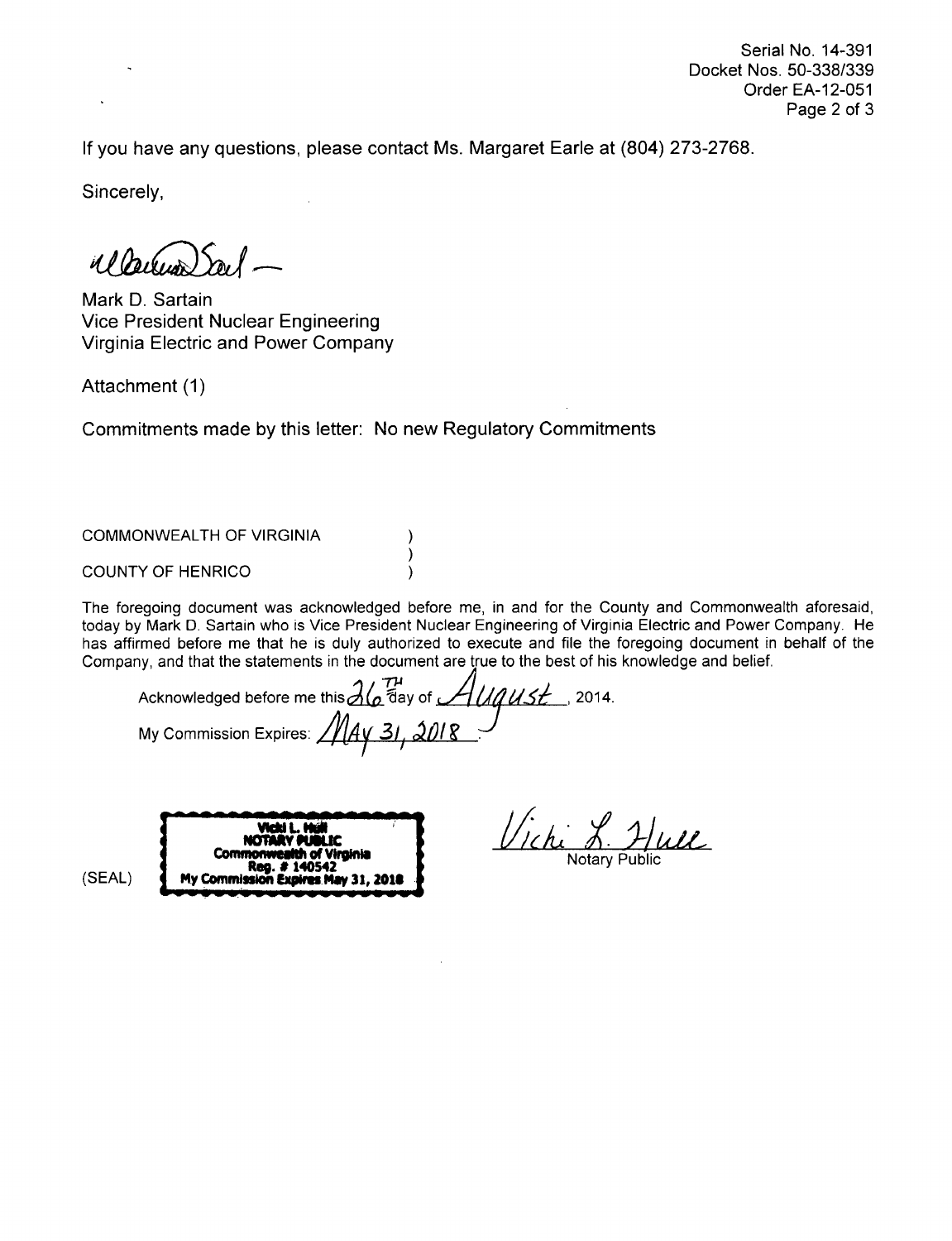Serial No. 14-391 Docket Nos. 50-338/339 Order EA-12-051 Page 3 of 3

cc: Director of Office of Nuclear Reactor Regulation U. S. Nuclear Regulatory Commission One White Flint North Mail Stop 13H16M 11555 Rockville Pike Rockville, MD 20852-2738

> U. S. Nuclear Regulatory Commission, Region II Regional Administrator Marquis One Tower 245 Peachtree Center Ave., NE Suite 1200 Atlanta, Georgia 30303-1257

Dr. V. Sreenivas NRC Project Manager North Anna U. S. Nuclear Regulatory Commission One White Flint North Mail Stop 08 G-9A 11555 Rockville Pike Rockville, MD 20852-2738

Ms. K. R. Cotton NRC Project Manager Surry U. S. Nuclear Regulatory Commission One White Flint North Mail Stop 08 G-9A 11555 Rockville Pike Rockville, MD 20852-2738

NRC Senior Resident Inspector North Anna Power Station

Mr. J. E. Reasor, Jr. Old Dominion Electric Cooperative Innsbrook Corporate Center, Suite 300 4201 Dominion Blvd. Glen Allen, Virginia 23060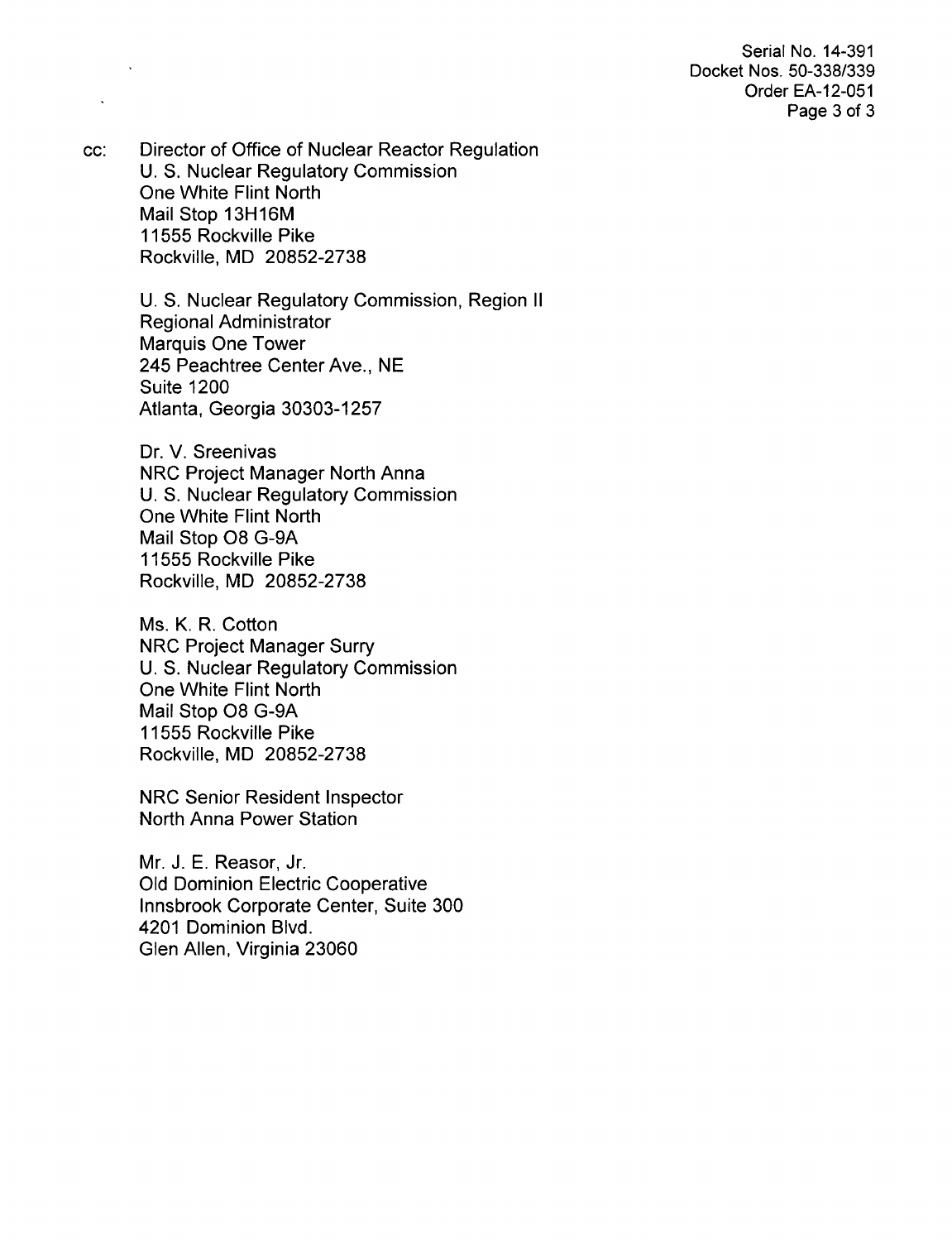Serial No. 14-391 Docket Nos. 50-338/339 Order EA-12-051

# **Attachment**

 $\sim 10^{-10}$ 

 $\Delta \sim 10^4$ 

Six Month Status Report for the Implementation of Order EA-12-051, Order Modifying Licenses with Regard to Requirements for Reliable Spent Fuel Pool Instrumentation

August 2014

North Anna Power Station Units **1** and 2 Virginia Electric and Power Company (Dominion)

 $\Delta \sim 1$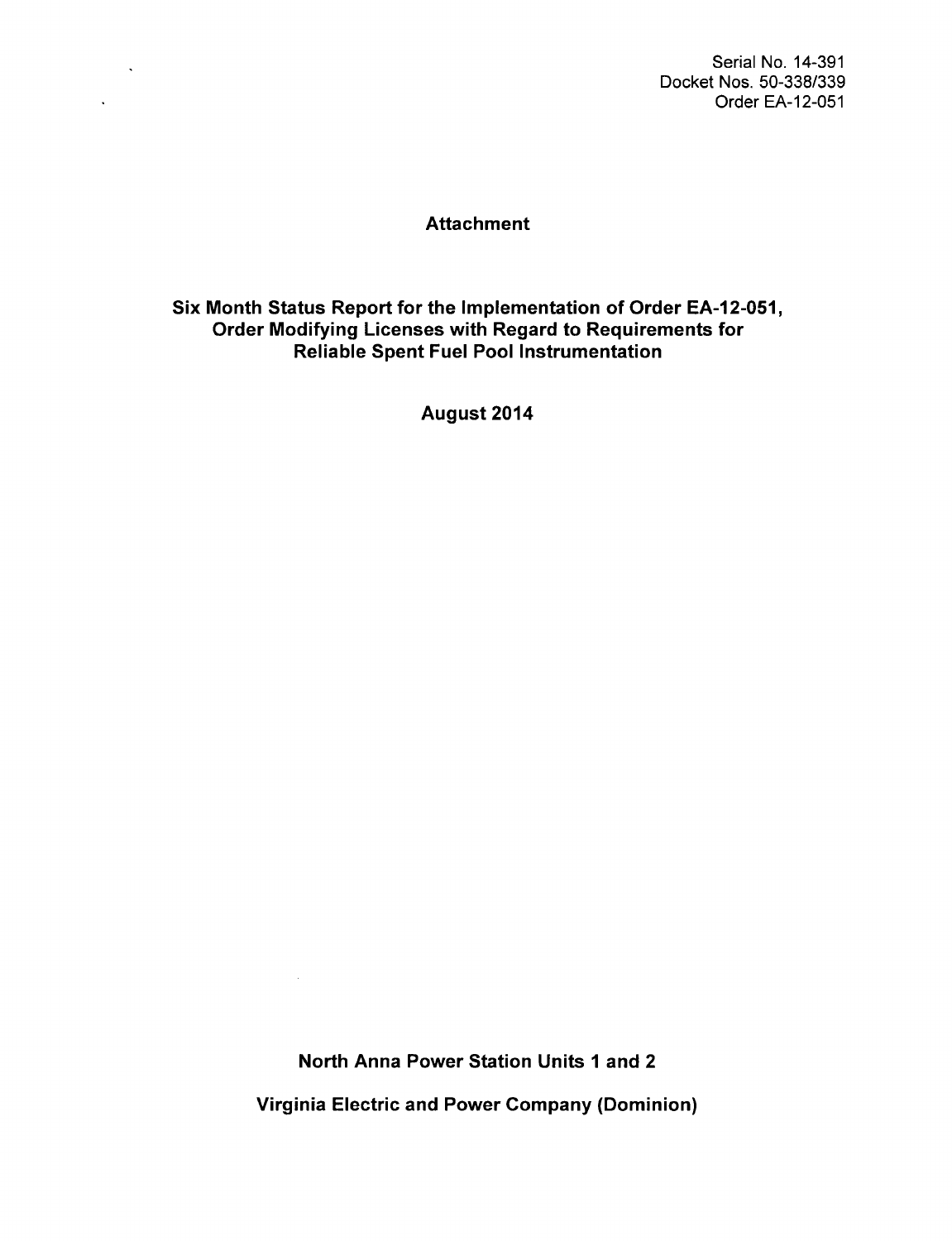# Six Month Status Report for the Implementation of Order **EA-1** 2-051

### **1** Introduction

Dominion developed an Overall Integrated Plan (OIP) (Reference 1) documenting the requirements to install reliable Spent Fuel Pool (SFP) Level Instrumentation in response to Order EA-12-051 (the Order) (Reference 2). This attachment provides an update of milestone accomplishments since submittal of the last status report for North Anna Power Station (Reference 3) including any changes to the compliance method, schedule, or need for relief/relaxation and the basis, if any.

## 2 Milestone Accomplishments

The following milestones have been completed since the development of the North Anna Power Station OIP for Order EA-12-051 and are current as of July 31, 2014.

- Submit OIF
- **Commence Engineering and Design**
- **•** Complete Engineering and Desigr
- **•** Commence Installation of SFP Instruments

## **3** Milestone Schedule Status

The following table provides an update to the milestone schedule supporting the North Anna Power Station Overall Integrated Plan. This table provides the activity status of each item and the expected completion date, noting any change. The target completion dates are subject to change as design and implementation details are developed.

| <b>Milestone</b>                                  | <b>Target</b><br><b>Completion Date</b> | <b>Activity</b><br><b>Status</b> | <b>Revised Target</b><br><b>Completion Date</b> |
|---------------------------------------------------|-----------------------------------------|----------------------------------|-------------------------------------------------|
| Submit OIP                                        | February 2013                           | Complete                         |                                                 |
| Commence Engineering and<br>Design                | <b>March 2013</b>                       | Complete                         |                                                 |
| <b>Complete Engineering and Design</b>            | May 2014                                | Complete                         |                                                 |
| <b>Complete Procurement of SFP</b><br>Instruments | May 2014                                | In-Progress                      | August 2014*                                    |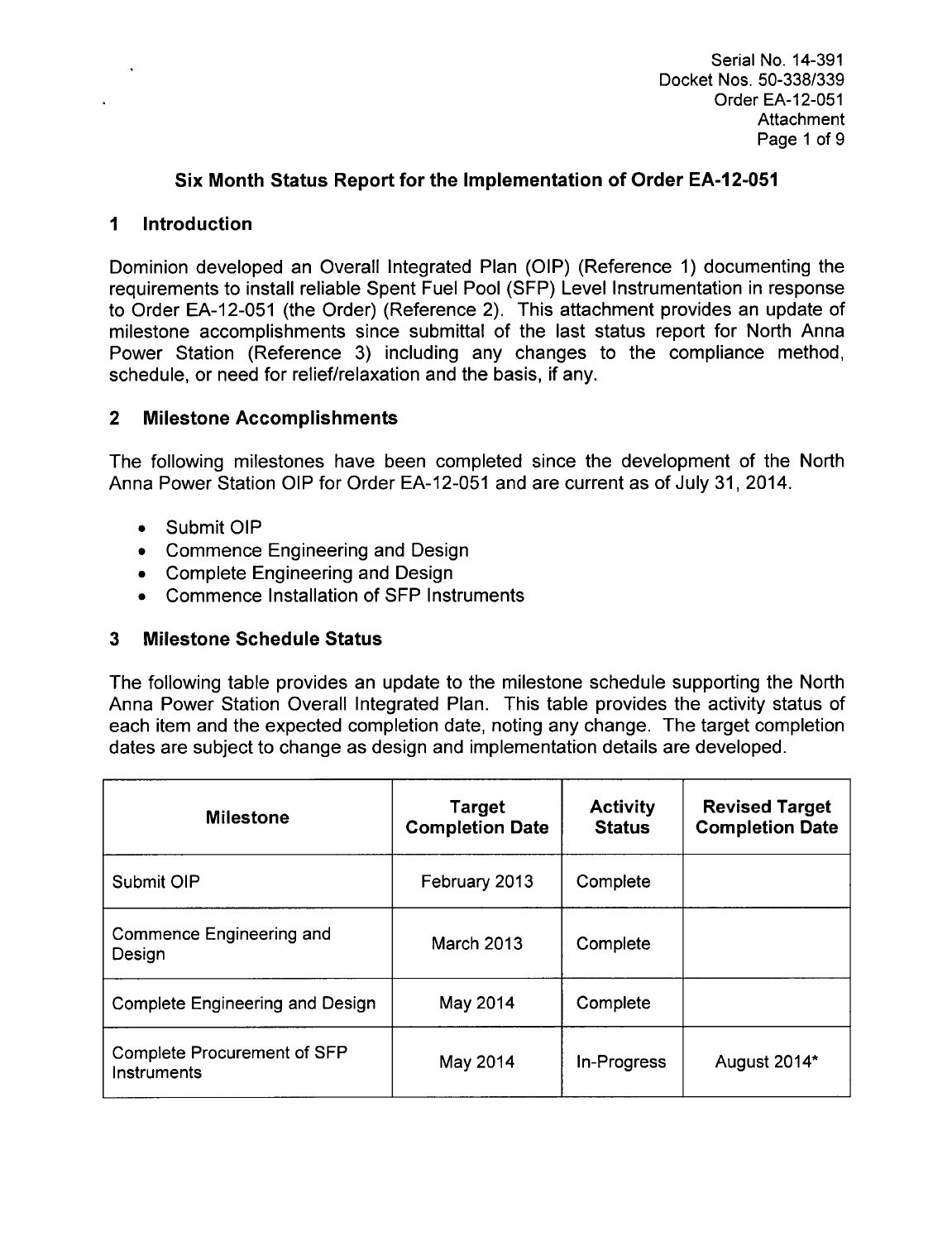Serial No. 14-391 Docket Nos. 50-338/339 Order EA-12-051 **Attachment** Page 2 of **9**

| <b>Milestone</b>                            | <b>Target</b><br><b>Completion Date</b> | <b>Activity</b><br><b>Status</b> | <b>Revised Target</b><br><b>Completion Date</b> |
|---------------------------------------------|-----------------------------------------|----------------------------------|-------------------------------------------------|
| Commence Installation of SFP<br>Instruments | <b>June 2014</b>                        | Complete                         |                                                 |
| Level Measurement System<br>Functional      | September 2014                          | Started                          |                                                 |

\* The components of the **SFP** Level Instrumentation system required for installation have been procured and delivered. However, as of the effective date of this status report (July 31, 2014), the calibration kit has not been delivered to the site, but will be available by the revised target completion date.

## 4 Changes to Compliance Method

There are no changes to Dominion's compliance method with NEI 12-02 (Reference 4).

## 5 Need for RelieflRelaxation and Basis for the Relief/Relaxation

Dominion expects to comply with the Order implementation date and no relief/relaxation is required at this time.

## 6 Open Items from Overall Integrated Plan and Interim Staff Evaluation

No open items were identified in the North Anna Power Station Overall Integrated Plan. However, the Requests for Additional Information (RAIs) identified in the Interim Staff Evaluation (Reference 5) are considered as Open Items. The following table provides a summary of these RAI Open Items from the North Anna Power Station Interim Staff Evaluation and the status of each item.

| Interim Staff Evaluation Open Items (RAIs) |                                                                                            |                                                                                                                                                    |
|--------------------------------------------|--------------------------------------------------------------------------------------------|----------------------------------------------------------------------------------------------------------------------------------------------------|
| RAI#                                       | Description                                                                                | <b>Status</b>                                                                                                                                      |
|                                            | Please specify which of the two identified values is the<br>correct elevation for Level 1. | The response to this RAI was<br>provided in Attachment 2 to the<br>February 28, 2014 Six-Month<br><b>Status Report letter (Reference</b><br>$3)$ . |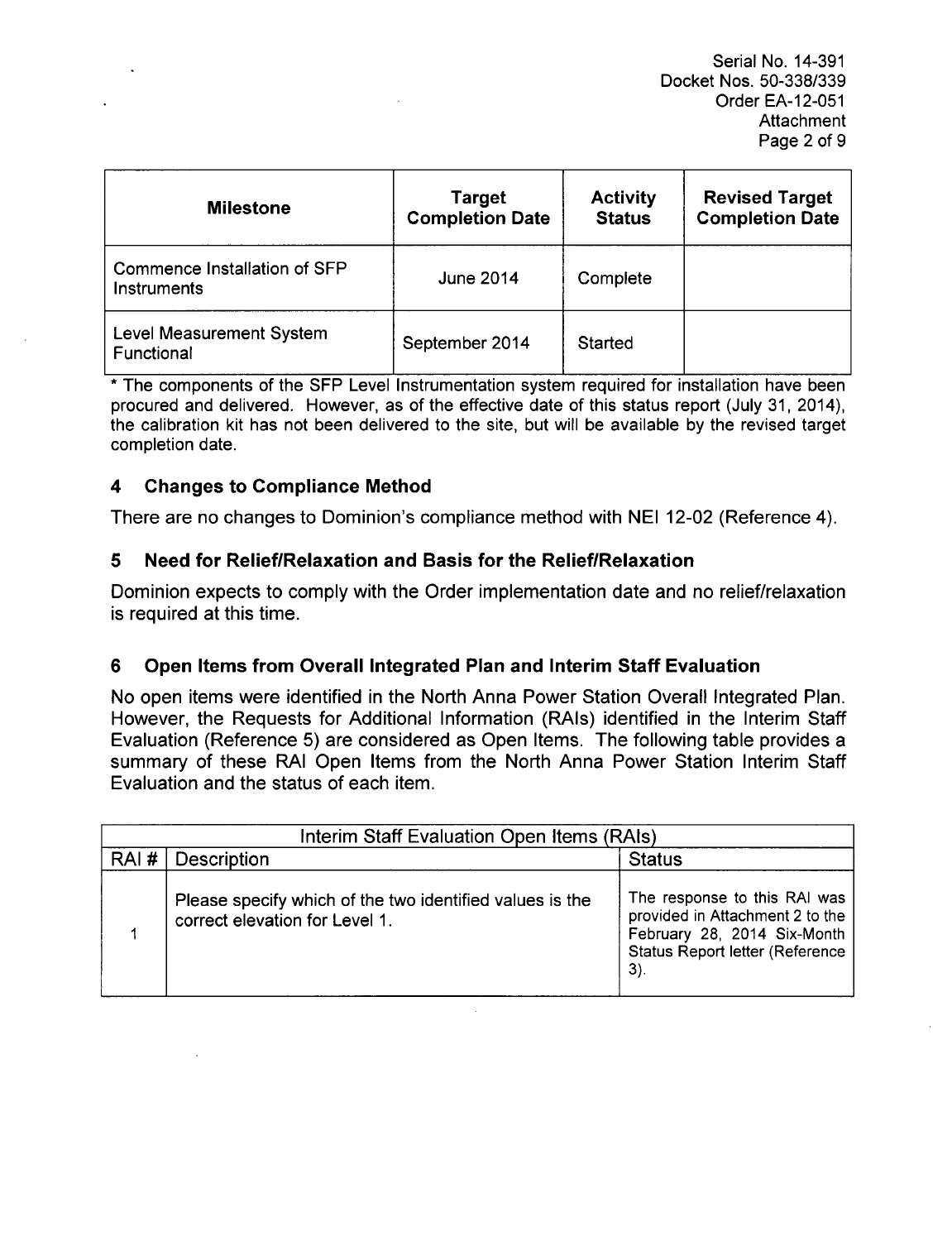Serial No. 14-391 Docket Nos. 50-338/339 Order EA-12-051 Attachment Page 3 of 9

| Interim Staff Evaluation Open Items (RAIs) |                                                                                                                                                                                                                                                                                                                                                                                                                                                                                                                                                                                                                                                                                                                                                                                                                                                                                                                                                                                                                      |                                                                                                                                          |  |
|--------------------------------------------|----------------------------------------------------------------------------------------------------------------------------------------------------------------------------------------------------------------------------------------------------------------------------------------------------------------------------------------------------------------------------------------------------------------------------------------------------------------------------------------------------------------------------------------------------------------------------------------------------------------------------------------------------------------------------------------------------------------------------------------------------------------------------------------------------------------------------------------------------------------------------------------------------------------------------------------------------------------------------------------------------------------------|------------------------------------------------------------------------------------------------------------------------------------------|--|
| RAI#                                       | <b>Description</b>                                                                                                                                                                                                                                                                                                                                                                                                                                                                                                                                                                                                                                                                                                                                                                                                                                                                                                                                                                                                   | <b>Status</b>                                                                                                                            |  |
| $\overline{c}$                             | Please provide a clearly labeled sketch or marked-up<br>plant drawing of the plan view of the SFP area, depicting<br>the SFP inside dimensions, the planned<br>locations/placement of the primary and back-up SFP<br>level sensor, and the proposed routing of the cables that<br>will extend from these sensors toward the location of the<br>read-out display device.                                                                                                                                                                                                                                                                                                                                                                                                                                                                                                                                                                                                                                              | The response to this RAI was<br>provided in Attachment 2 to the<br>February 28, 2014 Six-Month<br>Status Report letter (Reference<br>3). |  |
| 3                                          | Provide the following:<br>a) The design criteria that will be used to estimate the<br>total loading on the mounting device(s), including static<br>weight loads and dynamic loads. Describe the<br>methodology that will be used to estimate the total<br>loading, inclusive of design basis maximum seismic<br>loads and the hydrodynamic loads that could result from<br>pool sloshing or other effects that could accompany such<br>seismic forces.<br>b) A description of the manner in which the level sensor<br>will be attached to the refueling floor and/or other<br>support structures for each planned point of attachment<br>of the probe assembly. Indicate in a schematic the<br>portions of the level sensor that will serve as points of<br>attachment for mechanical/mounting or electrical<br>connections.<br>c) A description of the manner by which the mechanical<br>connections will attach the level instrument to permanent<br>SFP structures so as to support the level sensor<br>assembly. | The response to this RAI was<br>provided in Attachment 2 to the<br>February 28, 2014 Six-Month<br>Status Report letter (Reference<br>3). |  |
| 4                                          | For RAI 3(a) above, please provide the analyses used to<br>verify the design criteria and methodology for seismic<br>testing of the SFP instrumentation and the electronics<br>units, including, design basis maximum seismic loads<br>and the hydrodynamic loads that could result from pool<br>sloshing or other effects that could accompany such<br>seismic forces.                                                                                                                                                                                                                                                                                                                                                                                                                                                                                                                                                                                                                                              | The response to this RAI was<br>provided in Attachment 2 to the<br>February 28, 2014 Six-Month<br>Status Report letter (Reference<br>3). |  |

 $\mathcal{A}^{\text{out}}$ 

 $\ddot{\phantom{a}}$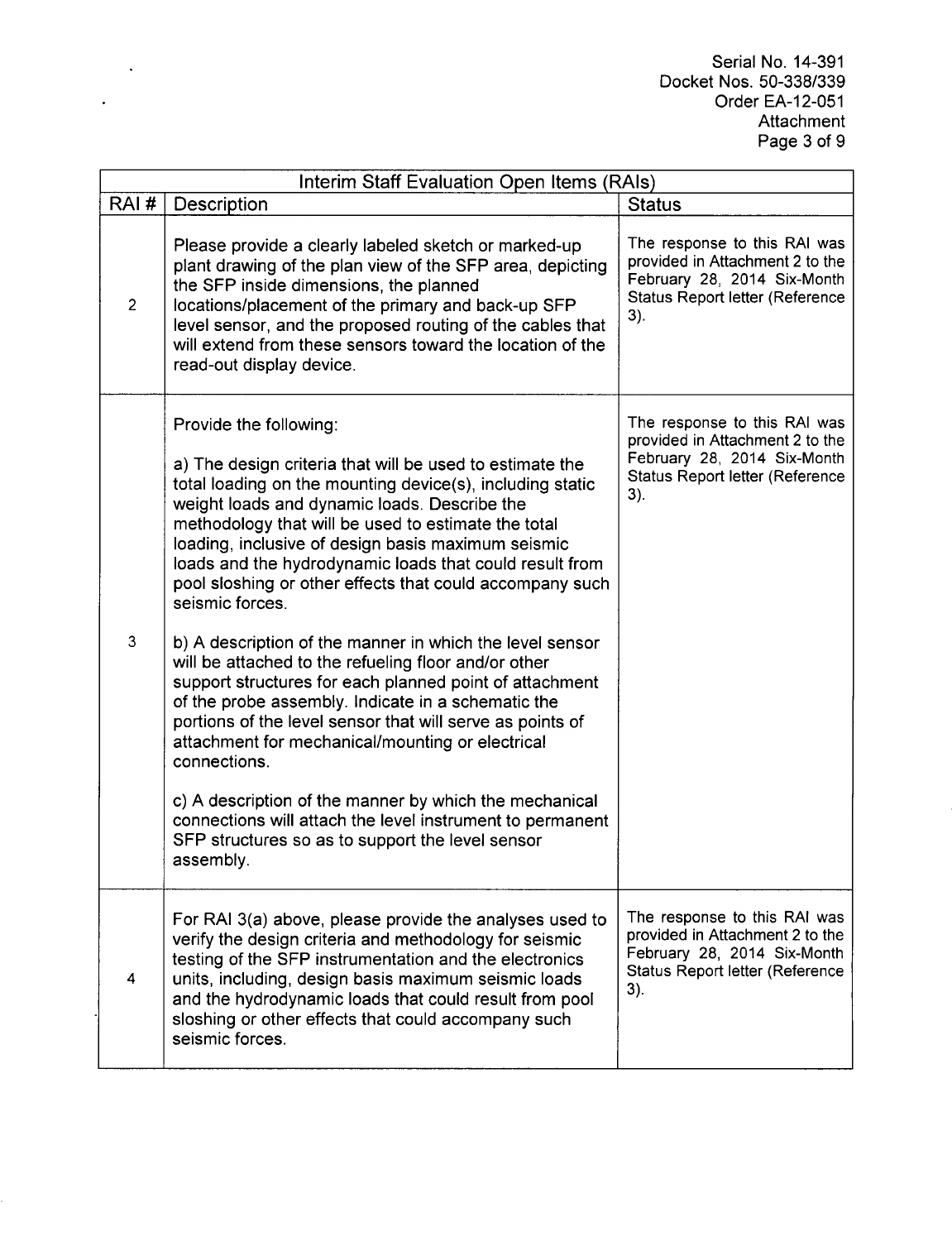Serial No. 14-391 Docket Nos. 50-338/339 Order EA-12-051 Attachment Page 4 of 9

| Interim Staff Evaluation Open Items (RAIs) |                                                                                                                                                                                                                                                                                                                                                                                                                                                                                                                                                 |                                                                                                                                                 |  |
|--------------------------------------------|-------------------------------------------------------------------------------------------------------------------------------------------------------------------------------------------------------------------------------------------------------------------------------------------------------------------------------------------------------------------------------------------------------------------------------------------------------------------------------------------------------------------------------------------------|-------------------------------------------------------------------------------------------------------------------------------------------------|--|
| RAI#                                       | Description                                                                                                                                                                                                                                                                                                                                                                                                                                                                                                                                     | <b>Status</b>                                                                                                                                   |  |
| 5                                          | For each of the mounting attachments required to<br>attach SFP Level equipment to plant structures, please<br>describe the design inputs, and the methodology that<br>was used to qualify the structural integrity of the<br>affected structures/equipment.                                                                                                                                                                                                                                                                                     | The response to this RAI was<br>provided in Attachment 2 to the<br>February 28, 2014 Six-Month<br>Status Report letter (Reference<br>3).        |  |
| 6                                          | Please provide analysis of the maximum expected<br>radiological conditions (dose rate and total integrated<br>dose) to which the equipment (including transmitters,<br>control boxes, and display panels) will be exposed. Also,<br>please provide documentation indicating how it was<br>determined that the electronics for the SFP level<br>instrumentation is capable of withstanding a total<br>integrated dose of 1X10 <sup>4</sup> Rads. Please discuss the time<br>period over which the analyzed total integrated dose was<br>applied. | The response to this RAI was<br>provided in Attachment 2 to the<br>February 28, 2014 Six-Month<br><b>Status Report letter (Reference</b><br>3). |  |
| $\overline{7}$                             | Please provide information indicating (a) what are the<br>temperature ratings and whether the temperature ratings<br>for the system electronics (including transmitters, control<br>boxes, and display panels) are continuous duty ratings;<br>and, (b) what will be the maximum expected ambient<br>temperature in the rooms in which the system<br>electronics will be located under BDB conditions in which<br>there are no AC power available to run Heating<br>Ventilation and Air Conditioning (HVAC) systems?                            | The response to this RAI was<br>provided in Attachment 2 to the<br>February 28, 2014 Six-Month<br>Status Report letter (Reference<br>3).        |  |
| 8                                          | Please provide information indicating the maximum<br>expected relative humidity in the rooms in which the<br>system electronics will be located under BDB conditions,<br>in which there are no AC power available to run HVAC<br>systems, and whether the sensor electronics are<br>capable of continuously performing its required functions<br>under this expected humidity condition.                                                                                                                                                        | The response to this RAI was<br>provided in Attachment 2 to the<br>February 28, 2014 Six-Month<br><b>Status Report letter (Reference</b><br>3). |  |

 $\sim 10^{-10}$ 

 $\ddot{\phantom{a}}$ 

 $\mathcal{A}$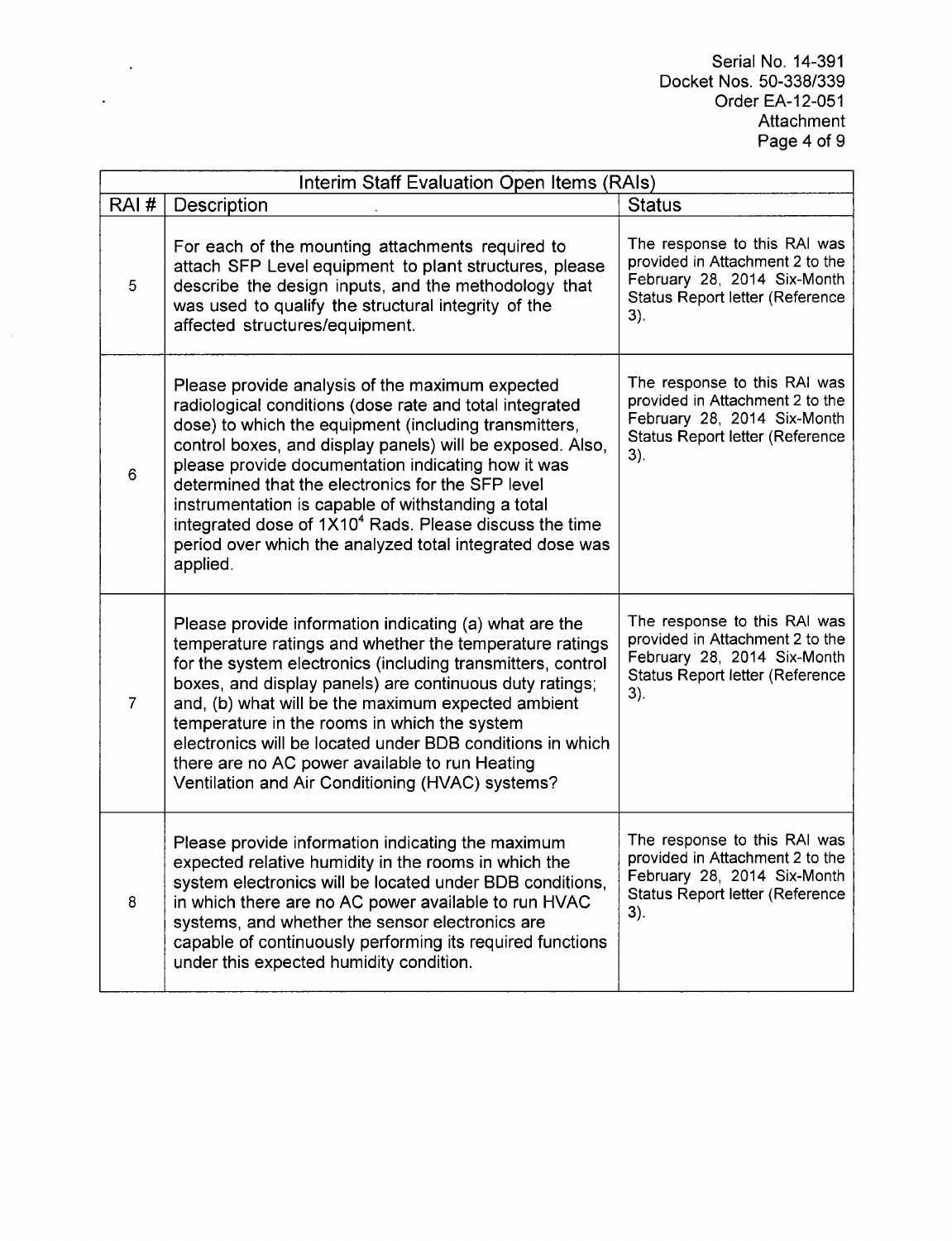Serial No. 14-391 Docket Nos. 50-338/339 Order EA-12-051 Attachment Page 5 of **9**

| Interim Staff Evaluation Open Items (RAIs) |                                                                                                                                                                                                                                                                                                                                                                                                                                                                        |                                                                                                                                                 |  |
|--------------------------------------------|------------------------------------------------------------------------------------------------------------------------------------------------------------------------------------------------------------------------------------------------------------------------------------------------------------------------------------------------------------------------------------------------------------------------------------------------------------------------|-------------------------------------------------------------------------------------------------------------------------------------------------|--|
| RAI#                                       | Description                                                                                                                                                                                                                                                                                                                                                                                                                                                            | <b>Status</b>                                                                                                                                   |  |
| 9                                          | Please provide information describing the evaluation of<br>the comparative sensor design, the shock test method,<br>test results, and forces applied to the sensor applicable<br>to its successful tests demonstrating that the referenced<br>previous testing provides an appropriate means to<br>demonstrate reliability of the sensor under the effects of<br>severe shock.                                                                                         | The response to this RAI was<br>provided in Attachment 2 to the<br>February 28, 2014 Six-Month<br><b>Status Report letter (Reference</b><br>3). |  |
| 10 <sup>1</sup>                            | Please provide information describing the evaluation of<br>the comparative sensor design, the vibration test<br>method, test results, and the forces and their frequency<br>ranges and directions applied to the sensor applicable to<br>its successful tests, demonstrating that the referenced<br>previous testing provides an appropriate means to<br>demonstrate reliability of the sensor under the effects of<br>high vibration.                                 | The response to this RAI was<br>provided in Attachment 2 to the<br>February 28, 2014 Six-Month<br>Status Report letter (Reference<br>3).        |  |
| 11                                         | Please provide information describing the evaluation of<br>the comparative system electronics (including<br>transmitters, control boxes, and display panels) ratings<br>against postulated plant conditions. Also provide results<br>of the manufacturer's shock and vibration test methods,<br>test results, and the forces and their frequency ranges<br>and directions applied to the system electronics and<br>display panel associated with its successful tests. | The response to this RAI was<br>provided in Attachment 2 to the<br>February 28, 2014 Six-Month<br>Status Report letter (Reference<br>3).        |  |

 $\sim 10^{11}$  km s  $^{-1}$ 

 $\ddot{\phantom{a}}$ 

 $\sim$ 

 $\sim 10^{-1}$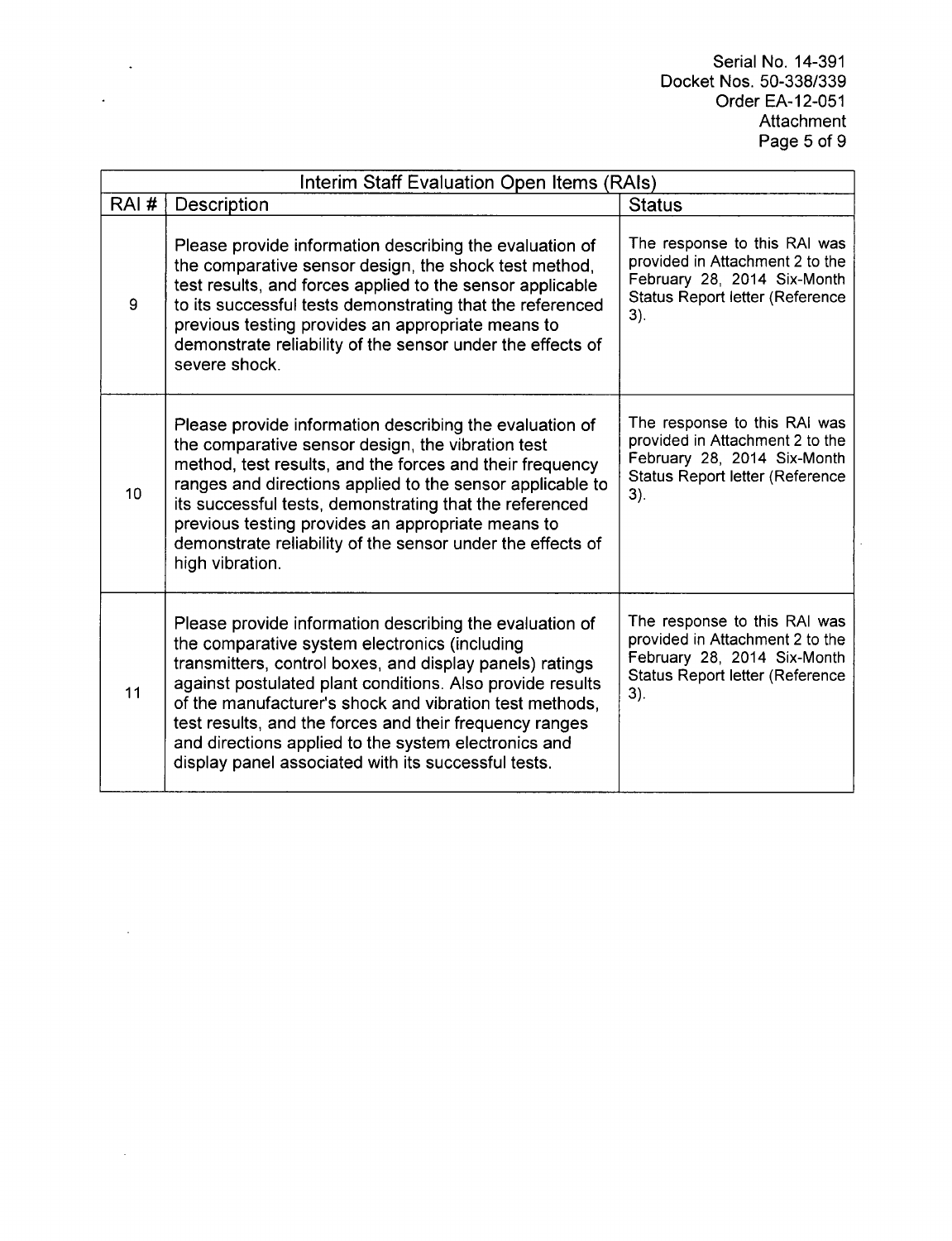Serial No. 14-391 Docket Nos. 50-338/339 Order EA-12-051 Attachmen: Page 6 of 9

| Interim Staff Evaluation Open Items (RAIs) |                                                                                                                                                                                                                                                                                                                                                                                                                                                                                                                                                                                                                                                                                                                                                                                                                                                                                                   |                                                                                                                                                 |  |
|--------------------------------------------|---------------------------------------------------------------------------------------------------------------------------------------------------------------------------------------------------------------------------------------------------------------------------------------------------------------------------------------------------------------------------------------------------------------------------------------------------------------------------------------------------------------------------------------------------------------------------------------------------------------------------------------------------------------------------------------------------------------------------------------------------------------------------------------------------------------------------------------------------------------------------------------------------|-------------------------------------------------------------------------------------------------------------------------------------------------|--|
| RAI#                                       | Description                                                                                                                                                                                                                                                                                                                                                                                                                                                                                                                                                                                                                                                                                                                                                                                                                                                                                       | <b>Status</b>                                                                                                                                   |  |
| 12                                         | Please provide the following:<br>a) A description of the testing and/or analyses that will<br>be conducted to provide assurance that the equipment<br>will perform reliably under the worst-case credible design<br>basis loading at the location where the equipment will be<br>mounted. Include a discussion of this seismic reliability<br>demonstration as it applies to (a) the level sensor<br>mounted in the SFP area, and (b) any control boxes,<br>electronics, or read-out and retransmitting devices that<br>will be employed to convey the level information from the<br>level sensor to the plant operators or emergency<br>responders.<br>b) A description of the specific method or combination of<br>methods that will be used to confirm the reliability of the<br>permanently installed equipment during and following<br>seismic conditions to maintain its required accuracy. | The response to this RAI was<br>provided in Attachment 2 to the<br>February 28, 2014 Six-Month<br>Status Report letter (Reference<br>3).        |  |
| 13                                         | For RAI #12 above, please provide the results for the<br>selected methods, tests and analyses used to<br>demonstrate the qualification and reliability of the<br>installed equipment in accordance with the Order<br>requirements.                                                                                                                                                                                                                                                                                                                                                                                                                                                                                                                                                                                                                                                                | The response to this RAI was<br>provided in Attachment 2 to the<br>February 28, 2014 Six-Month<br>Status Report letter (Reference<br>3).        |  |
| 14                                         | Please provide the following:<br>a) A description of the electrical AC power sources and<br>capabilities for the primary and backup channels.<br>b) Please provide the NRC staff with the final<br>configuration of the power supply source for each<br>channel so that the staff may conclude that the two<br>channels are independent from a power supply<br>assignment perspective.                                                                                                                                                                                                                                                                                                                                                                                                                                                                                                            | The response to this RAI was<br>provided in Attachment 2 to the<br>February 28, 2014 Six-Month<br><b>Status Report letter (Reference</b><br>3). |  |

 $\sim 10^{-10}$ 

 $\downarrow$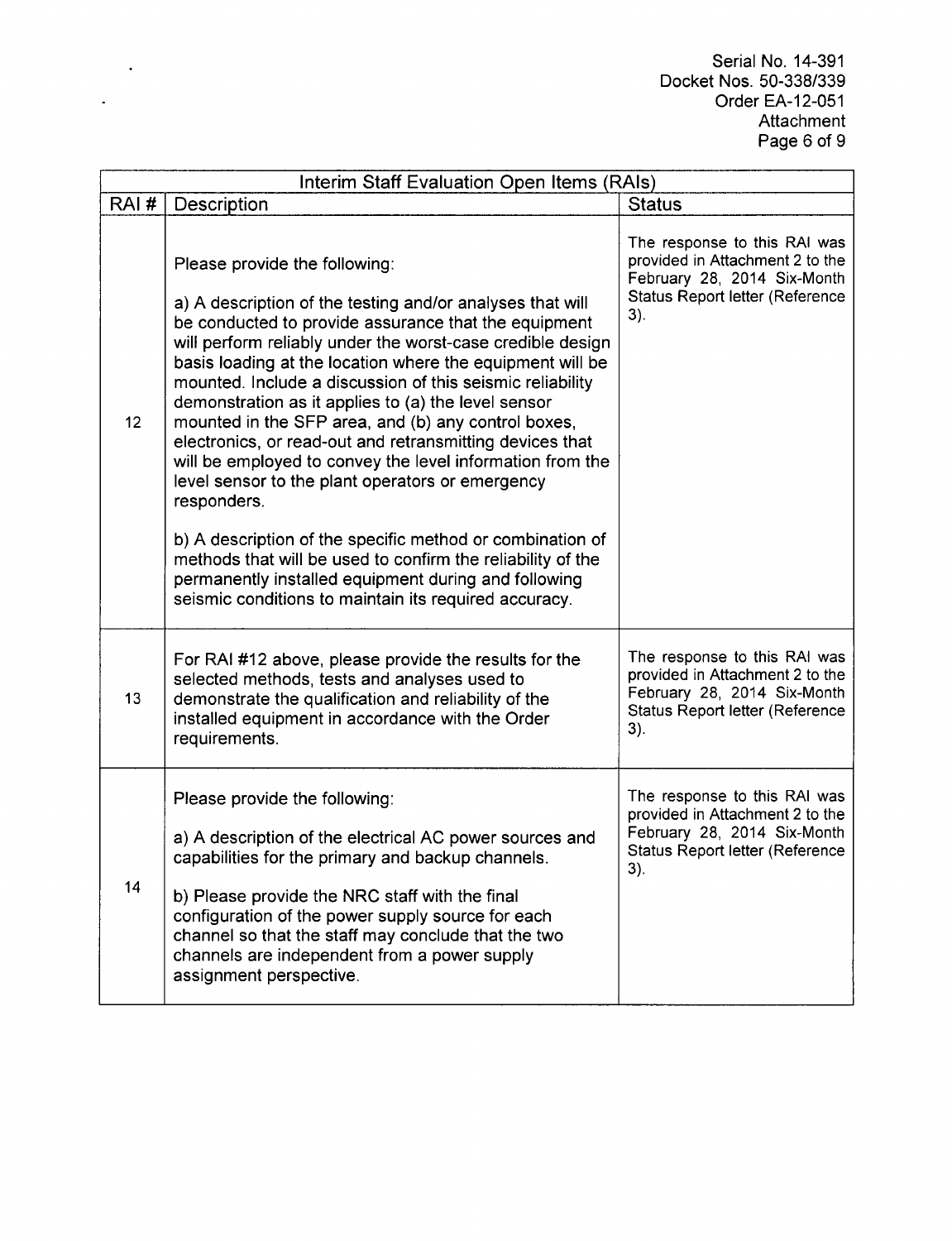Serial No. 14-391 Docket Nos. 50-338/339 Order EA-12-051 Attachment Page 7 of 9

| Interim Staff Evaluation Open Items (RAIs) |                                                                                                                                                                                                                                                                                                                                                                                                                                                                                                                                                                                                                                                                                                                                                                 |                                                                                                                                             |  |
|--------------------------------------------|-----------------------------------------------------------------------------------------------------------------------------------------------------------------------------------------------------------------------------------------------------------------------------------------------------------------------------------------------------------------------------------------------------------------------------------------------------------------------------------------------------------------------------------------------------------------------------------------------------------------------------------------------------------------------------------------------------------------------------------------------------------------|---------------------------------------------------------------------------------------------------------------------------------------------|--|
| RAI#                                       | Description                                                                                                                                                                                                                                                                                                                                                                                                                                                                                                                                                                                                                                                                                                                                                     | <b>Status</b>                                                                                                                               |  |
| 15                                         | Please provide the results of the calculation depicting<br>the battery backup duty cycle requirements<br>demonstrating that its capacity is sufficient to maintain<br>the level indication function until offsite resource<br>availability is reasonably assured.                                                                                                                                                                                                                                                                                                                                                                                                                                                                                               | The response to this RAI was<br>provided in Attachment 2 to the<br>February 28, 2014 Six-Month<br>Status Report letter (Reference<br>$3)$ . |  |
| 16                                         | Provide the following:<br>a) A description of the methodology that will be used for<br>determining the maximum allowed deviation from the<br>instrument channel design accuracy that will be<br>employed under normal operating conditions as an<br>acceptance criterion for a calibration procedure to flag to<br>operators and to technicians that the channel requires<br>adjustment to within the normal condition design<br>accuracy.<br>b) Please provide analysis verifying that the proposed<br>instrument performance is consistent with these<br>estimated accuracy normal and BDB values. Please<br>demonstrate that the channels will retain these accuracy<br>performance values following a loss of power and<br>subsequent restoration of power. | The response to this RAI was<br>provided in Attachment 2 to the<br>February 28, 2014 Six-Month<br>Status Report letter (Reference<br>3).    |  |
| 17                                         | Please provide a list of the procedures addressing<br>operation (both normal and abnormal response),<br>calibration, test, maintenance, and inspection<br>procedures that will be developed for use of the SFP<br>instrumentation. The licensee is requested to include<br>a brief description of the specific technical objectives to<br>be achieved within each procedure.                                                                                                                                                                                                                                                                                                                                                                                    | The response to this RAI was<br>provided in Attachment 2 to the<br>February 28, 2014 Six-Month<br>Status Report letter (Reference<br>$3)$ . |  |

 $\langle \cdot \rangle$ 

 $\ddot{\phantom{a}}$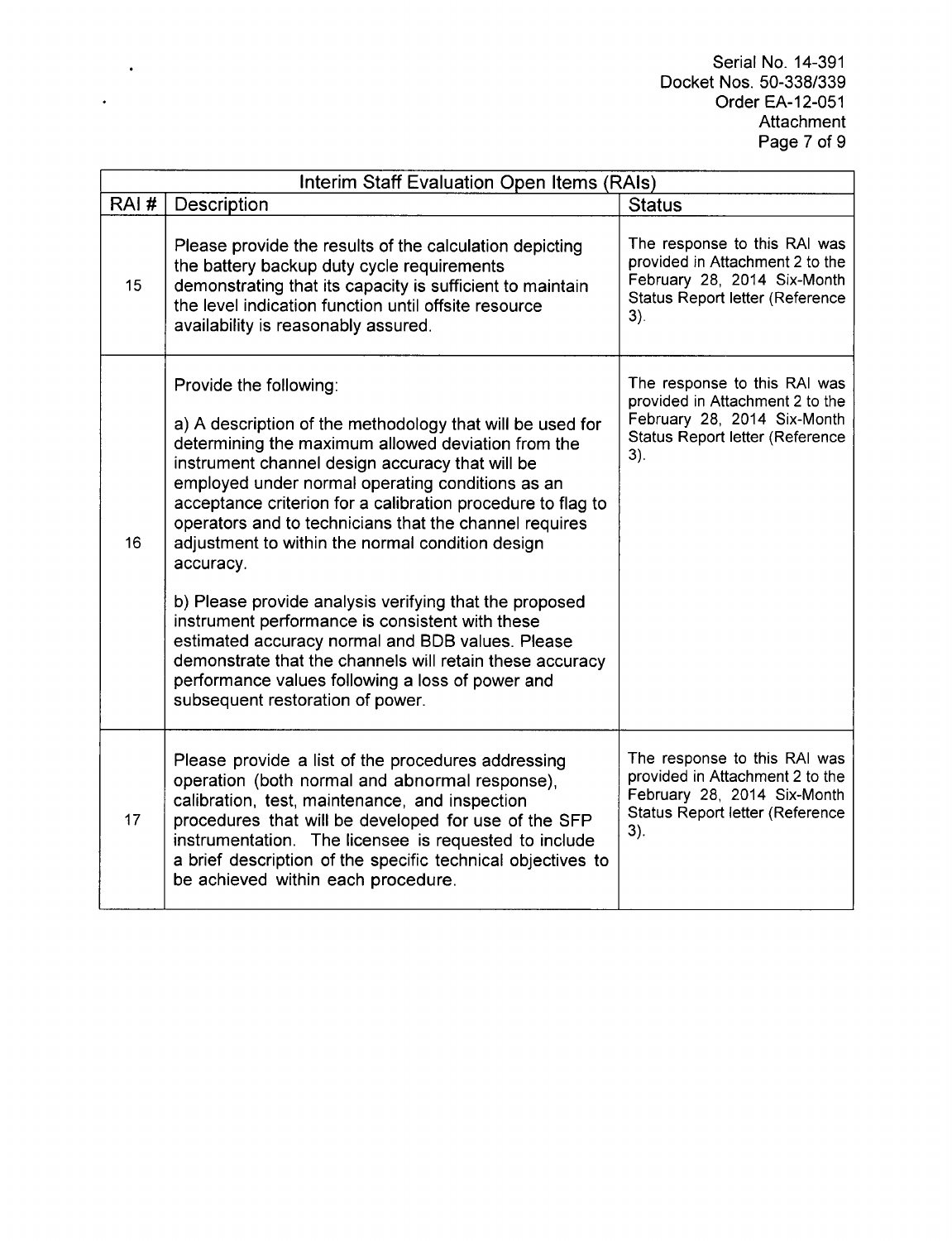Serial No. 14-391 Docket Nos. 50-338/339 Order EA-12-051 Attachment Page 8 of **9**

| Interim Staff Evaluation Open Items (RAIs) |                                                                                                                                                                                                                                                                                                                                                                                                                                                                                                                                                                                                                                                                                                                                                                             |                                                                                                                                                 |  |
|--------------------------------------------|-----------------------------------------------------------------------------------------------------------------------------------------------------------------------------------------------------------------------------------------------------------------------------------------------------------------------------------------------------------------------------------------------------------------------------------------------------------------------------------------------------------------------------------------------------------------------------------------------------------------------------------------------------------------------------------------------------------------------------------------------------------------------------|-------------------------------------------------------------------------------------------------------------------------------------------------|--|
| RAI#                                       | Description                                                                                                                                                                                                                                                                                                                                                                                                                                                                                                                                                                                                                                                                                                                                                                 | <b>Status</b>                                                                                                                                   |  |
| 18                                         | Please provide the following:<br>a) Further information describing the maintenance<br>and testing program the licensee will establish and<br>implement to ensure that regular testing and<br>calibration is performed and verified by inspection and<br>audit to demonstrate conformance with design and<br>system readiness requirements. Please include a<br>description of the plans for ensuring that necessary<br>channel checks, functional tests, periodic calibration,<br>and maintenance will be conducted for the level<br>measurement system and its supporting equipment.<br>b) Information describing compensatory actions when<br>both channels are out-of-order, and the<br>implementation procedures.<br>c) Additional information describing expedited and | The response to this RAI was<br>provided in Attachment 2 to the<br>February 28, 2014 Six-Month<br><b>Status Report letter (Reference</b><br>3). |  |
|                                            | compensatory actions in the maintenance procedure to<br>address when one of the instrument channels cannot be<br>restored to functional status within 90 days                                                                                                                                                                                                                                                                                                                                                                                                                                                                                                                                                                                                               |                                                                                                                                                 |  |

# 7 Potential Interim Staff Evaluation (ISE) Impacts

In the second Six Month Status Report letter (Reference 3), Dominion reported a change in the **SFP** Level Instrumentation vendor and reported conclusions of a comparison between the Westinghouse SFP Level Instrumentation design and the details that were previously provided to the staff and included in the ISE (Reference 5).

## 8 References

The following references support the update to the North Anna Power Station **SFP** Level Instrumentation Overall Integrated Plan described in this attachment:

1. "Virginia Electric and Power Company's Overall Integrated Plan in Response to March 12, 2012 Commission Order Modifying Licenses with Regard to Reliable Spent Fuel Pool Instrumentation (Order Number EA-12-051)," Serial No. 12-166B, dated February 28, 2013.